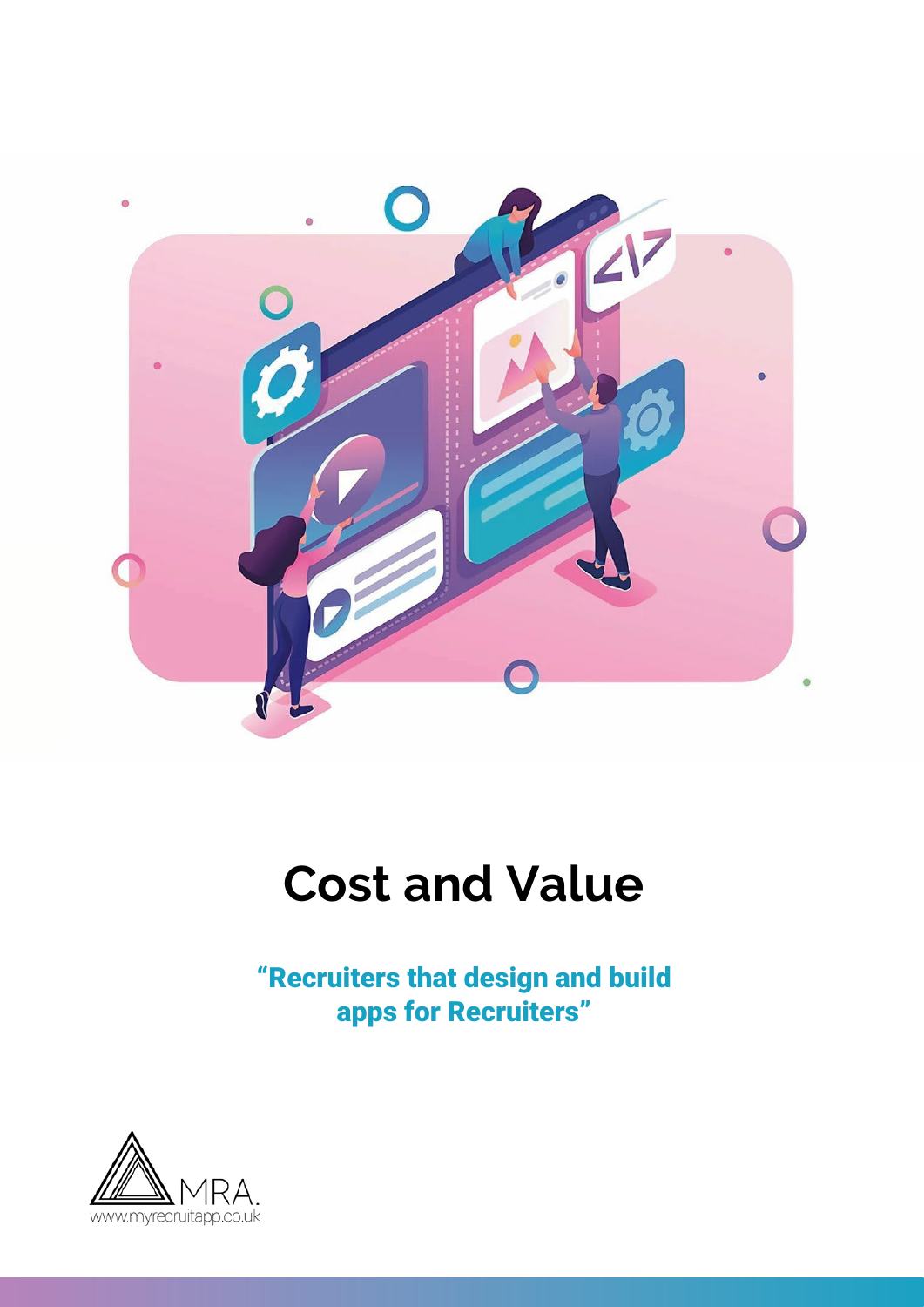

## **Cost Summary:**



There is a one-off design and build charge of £399 to produce your app fully branded in your corporate image and identity.



Thereafter, its £86 per month which includes hosting – technical support – training and new feature updates.



The monthly charge also includes access to the back-office candidate analytics suite and unlimited push notifications.



The monthly charge is not a per user licensee – it covers multi-user access across your company so it's one simple charge for your company.



We have a price guarantee that from commencement of your app, the monthly charge will stay fixed

for 5 years.

Your app is a free download for your candidates.



Our simple terms of business are "Pay Monthly – No Contract – Cancel Anytime"



There is no minimum contract period, and no notice period required.